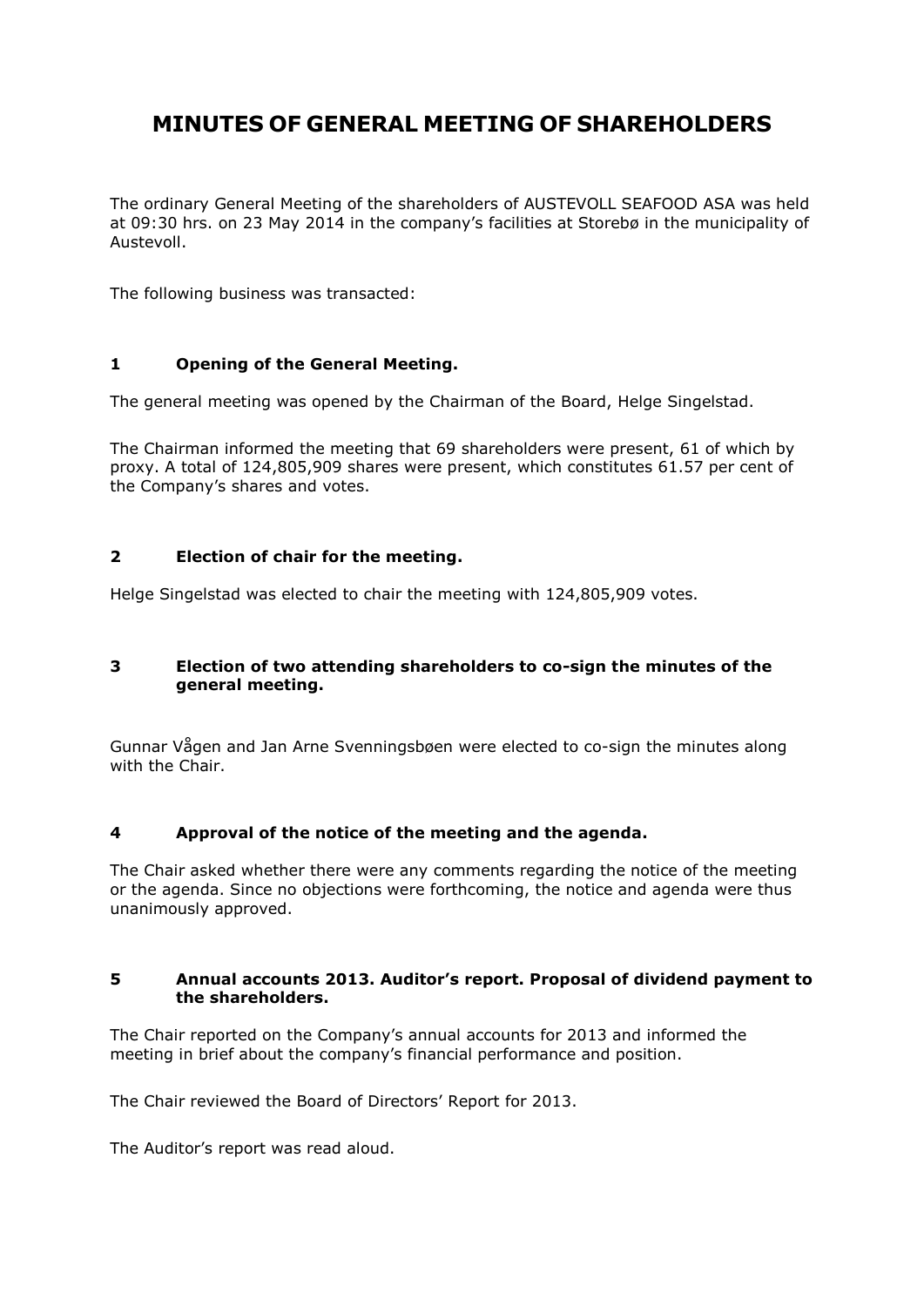On that basis, the Board of Directors proposed that the Annual Accounts and Directors' Report for 2013 be adopted by the General Meeting.

The general meeting adopted the Board's proposal with 124,805,909 votes.

The Board of Directors has decided to propose a dividend payment to the shareholders totalling NOK 324,347,798.40, which represents NOK 1.60 per share in the company, and therefore presented the following proposal to the General Meeting:

## *The Company shall pay dividends to its shareholders in the total amount of*

#### *NOK 324,347,798.40.*

*The distribution shall take place by paying equal amounts per share to those registered as shareholders in the company on the date of the General Meeting. The shares of the Company shall be traded ex dividend from and including 26 May, 2014. The dividends shall be paid out to the shareholders on 6 June, 2014.* 

The proposal was adopted with 124,805,909 votes.

## **6 Report regarding corporate governance.**

The Chair made reference to the provisions of section 5-6, fourth paragraph of the Public Limited Companies Act which states that in companies which are obliged to make statement on corporate governance in accordance with section 3-3b of the Norwegian Accounting Act, the ordinary annual general meeting shall include this statement in its deliberations. In the annual report for 2013, the company has described its principles and practice for corporate governance, and reference was therefore made to the statement in the annual report. It is not foreseen that the annual General Meeting shall vote on the report, and consequently it is submitted for information.

The General Meeting took note of the report.

#### **7 Remuneration to Board members, Nomination Committee, Audit Committee and the Company's Auditor for 2013.**

The Chair told the General Meeting that the Nomination Committee has proposed to award and approve NOK 300,000 to the Chairman of the Board and NOK 175,000 to each member of the Board as remuneration for 2013. The proposal was adopted with 124,805,909 votes.

A proposal was tabled for remuneration of NOK 25,000 to each member of the Company's Nomination Committee for 2013. The proposal was adopted with 124,516,101 votes, against 289,808 votes.

A proposal was tabled for remuneration of NOK 50,000 to each member of the Company's Audit Committee for 2013. The proposal was adopted with 124,805,909 votes.

The Chair tabled the Board's proposal that the Auditor's fees be paid as invoiced. The general meeting adopted the Board's proposal with 124,805,909 votes.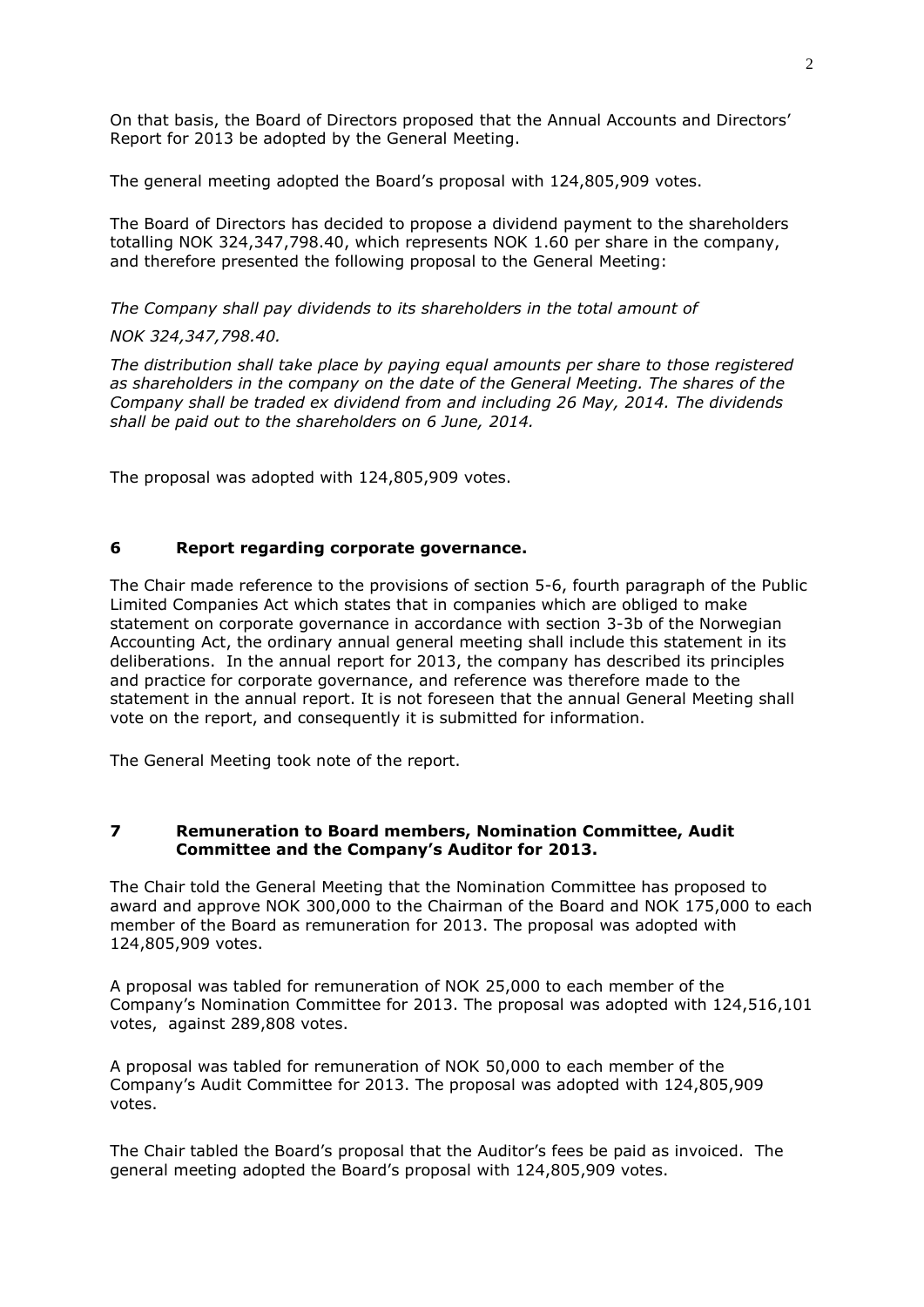## **8 Elections.**

#### **8.1 Board Elections.**

The Chair reported that all Board members are up for election this year, and they have all, with the exception of Hilde Waage, agreed to be re-elected. These are:

Helge Singelstad, Chairman of the Board Oddvar Skjegstad, Deputy Chairman. Helge Arvid Møgster, Board member. Inga Lise L. Moldestad, Board member. Lill Maren Møgster, Board member

The Nomination Committee has recommended to elect two new Board Members. Siren M. Grønhaug is proposed in the place of Hilde Waage. In addition, the Nomination Committee recommends election of Leif Teksum as new Board member with commencement 1 August, 2014.

The Nomination Committee has proposed, to ensure continuity of the Board, that Helge Singelstad, Helge Møgster, Lill Maren Møgster and Leif Teksum are elected for 2 years, whilst Oddvar Skjegstad, Siren M. Grønhaug and Inga Lise L. Moldestad are elected for 1 year.

The Chair quoted the nominations from the Nomination Committee:

- 8.1 a) Helge Singelstad, for re-election, 2 years.
- 8.1 b) Oddvar Skjegstad, for re-election, 1 year.
- 8.1 c) Helge Arvid Møgster, for re-election, 2 years.
- 8.1 d) Inga Lise L. Moldestad, for re-election, 1 year.
- 8.1 e) Siren M. Grønhaug, for election, 1 year.
- 8.1 f) Lill Maren Møgster, for re-election, 2 years.
- 8.1 g) Leif Teksum, for election with commencement 1 August, 2014, 2 years.
- 8.1 h) Helge Singelstad, for Chairman.
- 8.1 i) Oddvar Skjegstad, for Deputy Chairman.
- 8.1 a) Helge Singelstad was proposed for re-election. No other proposals came forth. Helge Singelstad was re-elected for 2 years with 124,178,963 votes against 626,946 votes.
- 8.1 b) Oddvar Skjegstad was proposed for re-election. No other proposals came forth. Oddvar Skjegstad was re-elected for 1 year with 124,803,453 votes against 2,456 votes.
- 8.1 c) Helge Arvid Møgster was proposed for re-election. No other proposals came forth. Helge Arvid Møgster was re-elected for 2 years with 124,310,055 votes against 495,854 votes.
- 8.1 d) Inga Lise L. Moldestad was proposed for re-election. No other proposals came forth. Inga Lise L. Moldestad was re-elected for 1 year with 124,803,453 votes against 2,456 votes.
- 8.1 e) Siren M. Grønhaug was proposed for election. No other proposals came forth. Siren M. Grønhaug was elected for 1 year with 124,310,055 votes against 495,854 votes.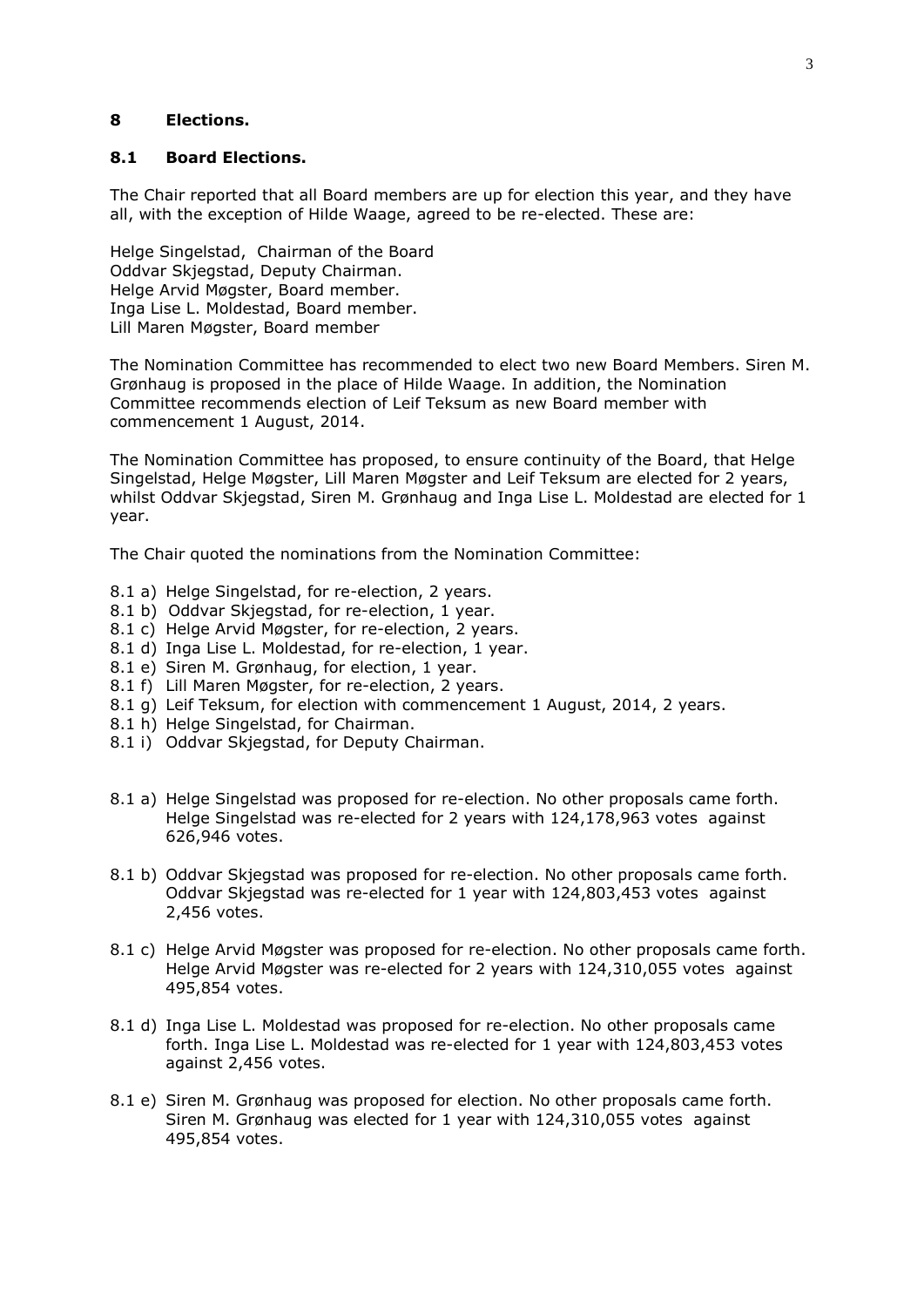- 8.1 f) Lill Maren Møgster was proposed for re-election. No other proposals came forth. Lill Maren Møgster was re-elected for 2 years with 124,310,055 votes against 495,854 votes.
- 8.1 g) Leif Teksum was proposed for election. No other proposals came forth. Leif Teksum was elected for 2 years with commencement of service 1 August, 2014, with 124,310,055 votes against 495,854 votes.
- 8.1 h) Helge Singelstad was, in accordance with the recommendation of the Nomination Committee, proposed as Chairman of the Board of Directors. No other proposals were set forth. Helge Singelstad was re-elected as Chairman with 124,122,519 votes against 683,390 votes.
- 8.1 i) Oddvar Skjegstad was, in accordance with the recommendation of the Nomination Committee, proposed as Deputy Chairman of the Board of Directors. No other proposals were set forth. Oddvar Skjegstad was re-elected as Deputy Chairman with 124,805,909 votes.

## **8.2 Election of the Nomination Committee.**

The Chair announced that all members of the Nomination Committee are up for election at this General Meeting.

These are: Harald Eikesdal, Anne Sofie Utne and Nils Petter Hollekim.

The Nomination Committee proposed to the General Meeting that Harald Eikesdal, Anne Sofie Utne and Nils Petter Hollekim be re-elected to the Nomination Committee. No other proposals were set forth.

- 8.2 a) Harald Eikesdal was re-elected as member and Chairman of the Nomination Committee with 124,516,101 votes against 289,808 votes.
- 8.2 b) Anne Sofie Utne was re-elected as member of the Nomination Committee with 124,516,101 votes against 289,808 votes.
- 8.2 c) Nils Petter Hollekim was re-elected as member of the Nomination Committee with 124,516,101 votes against 289,808 votes.

#### **9 Authorisation to the Board of Directors for the Company to increase its share capital.**

The Board put forward the following proposal for power of attorney:

- 1. The Board of Directors is granted authorisation to increase the company's share capital by up to NOK 10,135,868 by the subscription and issue of up to 20,271,737 shares each with a nominal value of NOK 0.50.
- 2. This authorisation shall be valid until the date of the company's Ordinary General Meeting in 2015, but not later than 30 June, 2015.
- 3. The authorisation comprises the right to depart from the shareholders' right of priority with regards the subscription of new shares.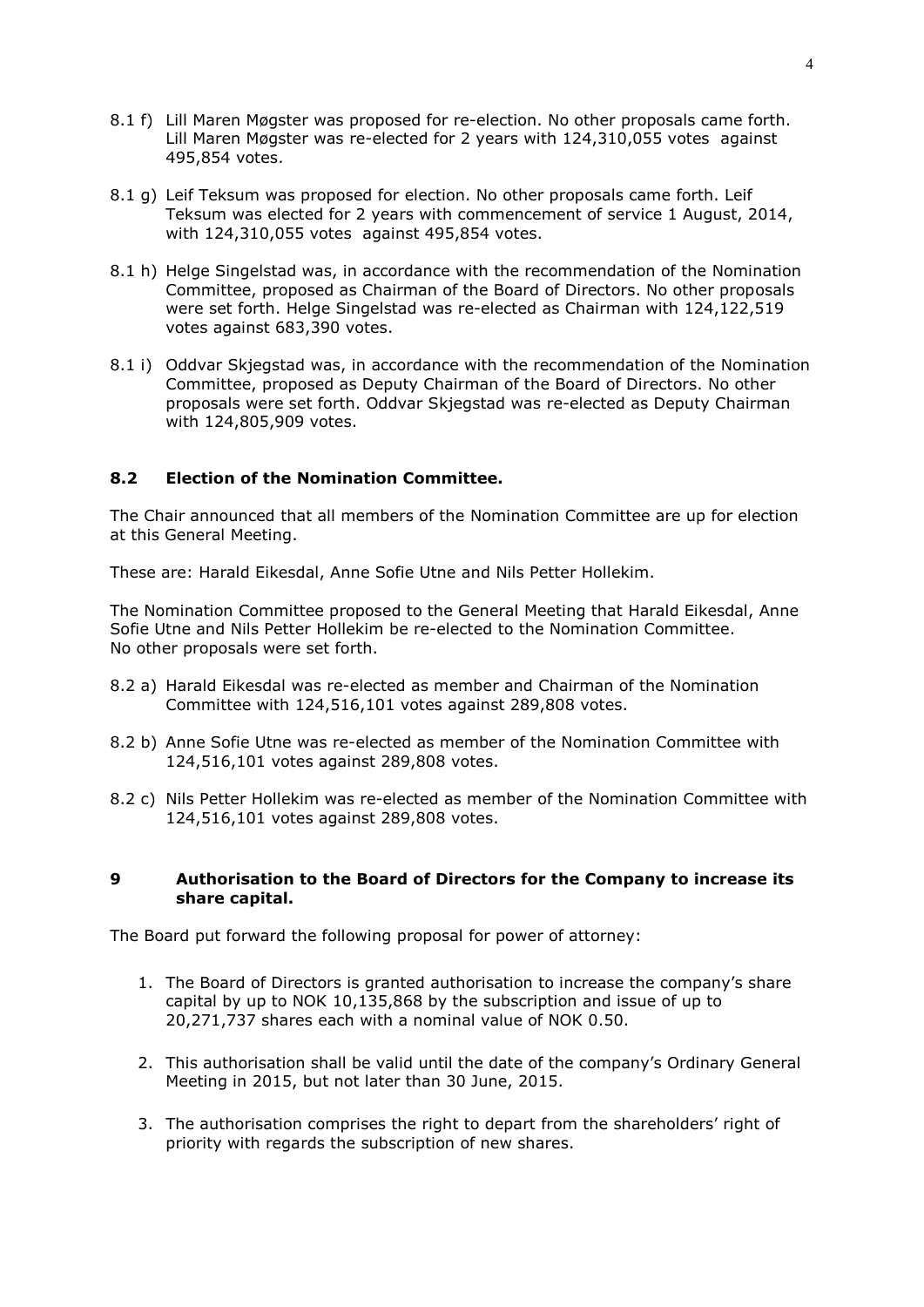- 4. The authorisation covers the right to increase the company's share capital via capital inflow in instruments other than money.
- 5. The authorisation does not comprise resolution regarding mergers, according to the Public Limited Companies Act Section 13-5.

This proposal has been made on the grounds that the Board of Directors requires necessary freedom of action, under appropriate circumstances, to quickly access new capital for the financing of new purchases, acquisitions etc., or to issue new shares as a form of payment for potential acquisitions.

The Board's proposal was thereafter adopted with 124,805,909 votes.

## **10 Authorisation to the Board of Directors for the Company to purchase own shares.**

The Board of Directors presented the following proposal to the General Meeting regarding authorisation for purchase of the company's own shares:

- *1. The Board of Directors is granted authorisation to acquire up to 10% of the company's shares, in accordance with the regulations in the Public Limited Companies Act chapter 9 II.*
- *2. The highest nominal value of the shares which the Board of Directors is authorised to acquire is NOK 10,135,868. The lowest price which can be paid per share is NOK 20, and the highest price is NOK 150 per share.*
- *3. Within the framework of the Public Limited Companies Act, the Board of Directors is granted the authorisation to decide upon how to acquire and apply own shares, paying due consideration to the equal rights principle, according to which no one person shall have particular or special benefit of such acquisitions.*
- *4. This authorisation shall be valid until the date of the company's Ordinary General Meeting in 2015, but not later than 30 June, 2015.*

*This proposal has in main been made on the grounds that own shares can, based on requirement, be used as a form of payment for potential acquisitions of other companies and similar.*

The Board's proposal was adopted with 124,783,749 votes against 22,160 votes.

## **11 Declaration from the Board on salaries and other remuneration to leading personnel, ref. the Public Limited Companies Act Section 6-16 a, ref. Section 5-6.**

The Chair read the declaration from the Board of Directors. The declaration was submitted for an advisory vote. The declaration was approved with 123,088,425 votes against 1,717,484 votes.